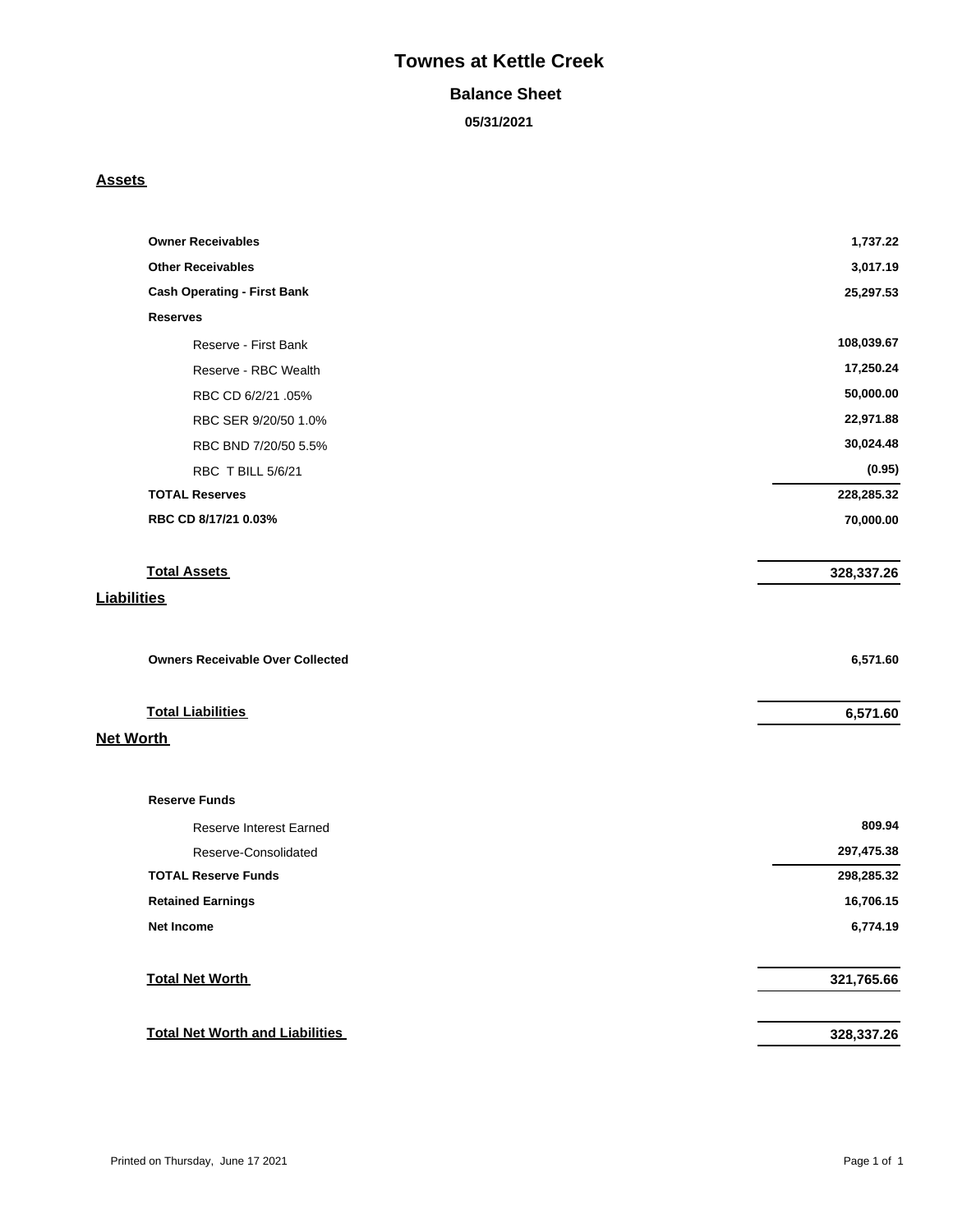## **Townes at Kettle Creek**

### **Income and Expense Comparative Statement**

### From 05/01/2021 to 05/31/2021

|                                 |               | <b>May 2021</b><br>January to May<br><b>Yearly Budgets</b> |               |               |                  |                |                  |
|---------------------------------|---------------|------------------------------------------------------------|---------------|---------------|------------------|----------------|------------------|
|                                 | <b>Actual</b> | <b>Budget</b>                                              | <b>Actual</b> | <b>Budget</b> | <u>Var. \$</u>   | <b>Current</b> | <b>Last Year</b> |
| <b>Revenues</b>                 |               |                                                            |               |               |                  |                |                  |
| <b>Monthly Dues</b>             | 20,500        | 20,500                                                     | 102,750       | 102,500       | 250              | 246,000        | 226,320          |
| Late fee-Nsf Charges            | 50            | 42                                                         | 170           | 210           | (40)             | 500            | 500              |
| <b>Returned Check Charges</b>   |               |                                                            | 40            |               | 40               |                |                  |
| <b>Total Revenues</b>           | 20,550        | 20,542                                                     | 102,960       | 102,710       | 250              | 246,500        | 226,820          |
|                                 |               |                                                            |               |               |                  |                |                  |
| <b>Expenses</b>                 |               |                                                            |               |               |                  |                |                  |
| <b>Operating Expenses</b>       |               |                                                            |               |               |                  |                |                  |
| <b>Accounting Fees</b>          |               |                                                            |               | 1,500         | 1,500            | 1,500          | 325              |
| <b>Administration Costs</b>     | 170           | 208                                                        | 805           | 1,040         | 235              | 2,500          | 2,600            |
| Electric                        | 17            | 20                                                         | 96            | 100           | $\overline{4}$   | 240            | 280              |
| General Mx and Repair           |               | 125                                                        | 336           | 625           | 289              | 1,500          | 1,500            |
| Insurance Property/Liability    | 4,198         | 4,583                                                      | 21,499        | 22,915        | 1,416            | 55,000         | 45,000           |
| Landscaping                     | 125           | 83                                                         | 438           | 415           | (23)             | 1,000          | 1,500            |
| Legal Expense                   | 100           | 42                                                         | 1,059         | 210           | (849)            | 500            | 1,350            |
| **Legal Reimb                   | (55)          |                                                            | (465)         |               | 465              |                | (1,000)          |
| Lawn Contract                   | 1,796         | 1,760                                                      | 8,872         | 8,800         | (72)             | 21,120         | 20,520           |
| Light (Electric) Maint/Repair   | 145           | 188                                                        | 435           | 940           | 505              | 2,250          | 2,500            |
| <b>Management Fees</b>          | 1,332         | 1,332                                                      | 6,662         | 6,660         | (2)              | 15,990         | 15,990           |
| Pest Control                    |               | 42                                                         |               | 210           | 210              | 500            | 500              |
| Pond Maintenance                |               | 29                                                         |               | 145           | 145              | 350            | 500              |
| Plumbing                        |               | 29                                                         |               | 145           | 145              | 350            | 500              |
| Roof Repair                     |               | 167                                                        | 325           | 835           | 510              | 2,000          | 3,000            |
| Snow Removal                    |               | 1,667                                                      | 14,881        | 8,335         | (6, 546)         | 20,000         | 22,500           |
| Sprinkler Repair                | 384           | 208                                                        | 623           | 1,040         | 417              | 2,500          | 2,000            |
| <b>Street Repair/Sweep</b>      |               | 25                                                         |               | 125           | 125              | 300            | 300              |
| Trash                           | 770           | 770                                                        | 3,848         | 3,850         | $\boldsymbol{2}$ | 9,240          | 9,240            |
| <b>Tree Maintenance</b>         | 375           | 208                                                        | 1,250         | 1,040         | (210)            | 2,500          | 2,500            |
| Water                           | 248           | 1,833                                                      | 1,037         | 9,165         | 8,128            | 22,000         | 22,000           |
| <b>TOTAL Operating Expenses</b> | 9,605         | 13,319                                                     | 61,701        | 68,095        | 6,394            | 161,340        | 153,605          |
| <b>Reserve Funding</b>          |               |                                                            |               |               |                  |                |                  |
| Reserve Allocation Consolidated | 7,097         | 7,097                                                      | 34,485        | 35,485        | 1,000            | 85,160         | 73,215           |
| <b>TOTAL Reserve Funding</b>    | 7,097         | 7,097                                                      | 34,485        | 35,485        | 1,000            | 85,160         | 73,215           |